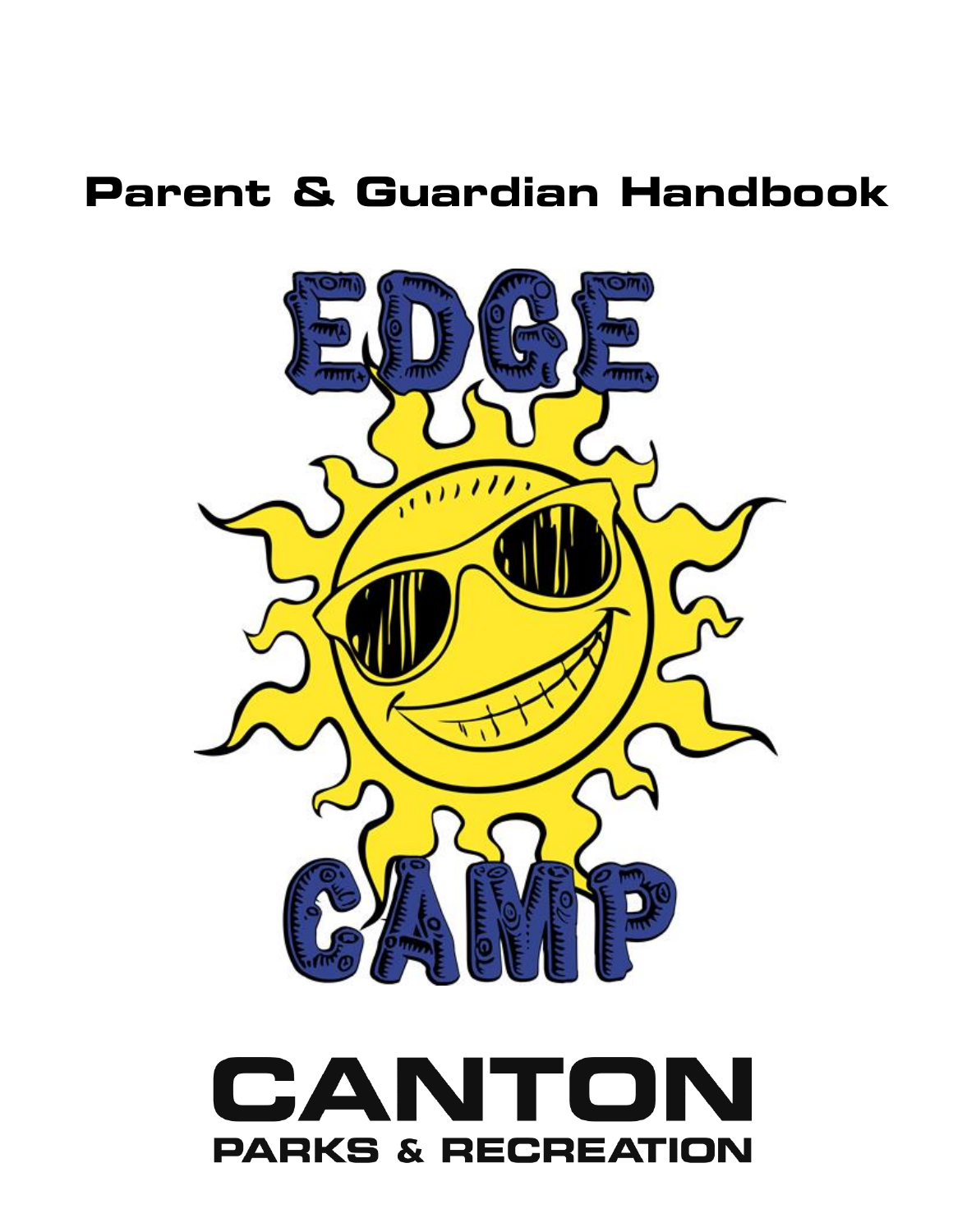We are pleased to welcome you to Canton Parks and Recreation and to offer exciting programs and activities for the upcoming summer season. You will find the answers to most of your questions with the pages of this booklet, however, do not hesitate to call or email us for more information. We look forward to meeting you and your camper this summer!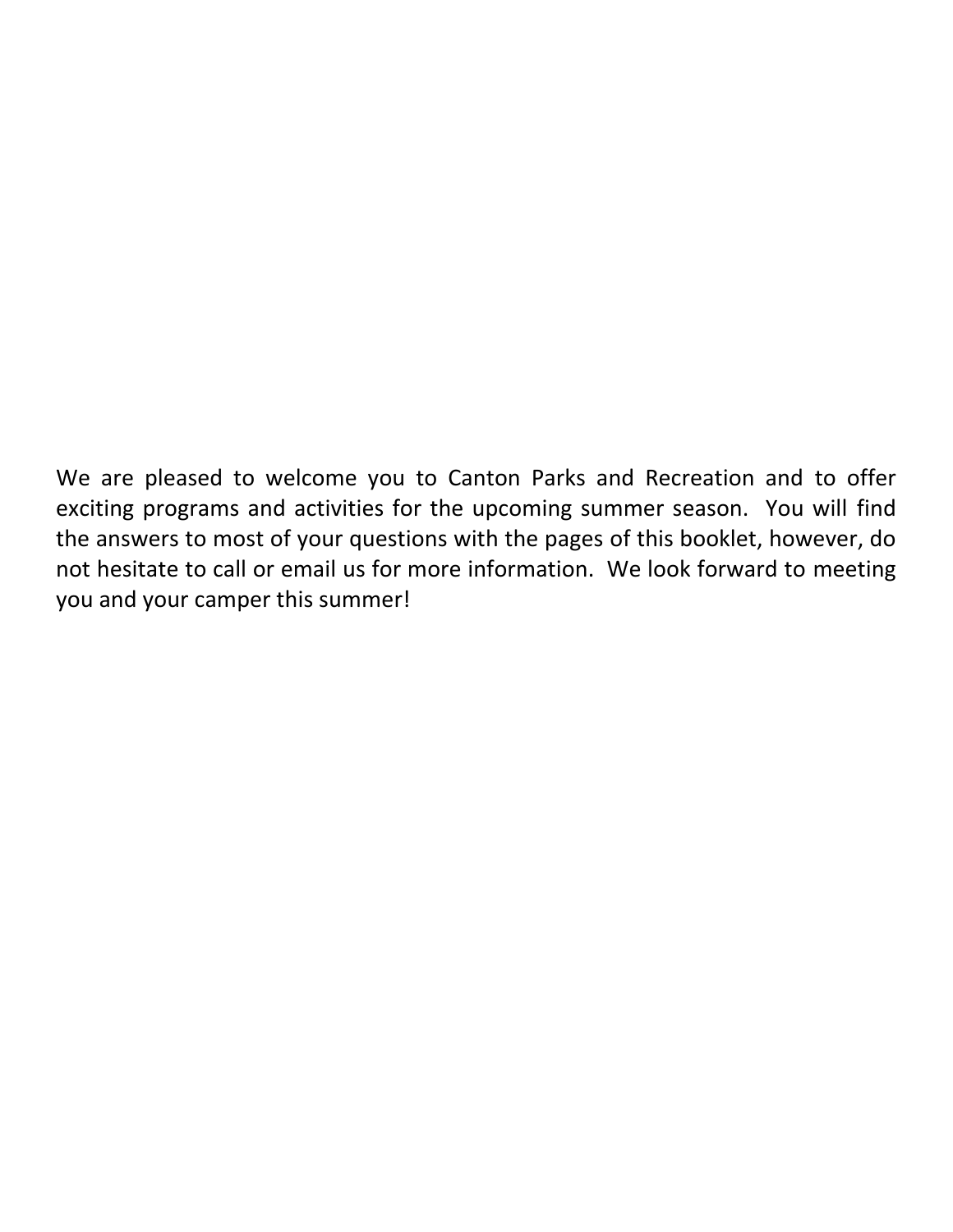### **Staff**

Led by dedicated recreation professionals, our staff are chosen based on maturity, responsibility, creativity, and interest in outdoor recreation.

### **Camper to Staff Ratios**

| Program   | # of Staff | # of Campers |
|-----------|------------|--------------|
| Edge Camp |            |              |

**On all field trips, campers are assigned to a counselor and are required to stay with that counselor at all times.**

# **Required Paperwork**

All paperwork must be submitted to Canton Parks and Recreation 3 weeks prior to program start date

- Physical Exam (Completed within the past 2 years)
- Record of Immunizations

# **Drop-off and Pick-up**

These procedures are meant to create a safe situation in the parking lot areas and to allow staff to properly record attendance records

**Drop-Off and Pick-Up Location**: Armando Recreation Center, 92 Pleasant Street, Front Lawn Area **Drop off and Pick-up times will be provided via email prior to your camp week**

- Parents/Guardians are required to check-in and check-out their child with a designated staff member
	- $\circ$  If someone other than a parent/guardian will be picking up your child, you must notify a staff member in advance
- Person(s) picking up children should be prepared to show identification
- Upon check-in the first day, you may be asked to verify your child's emergency contact and/or allergy information
- If you will be late dropping off or picking up or if your child will be absent, **you must call Canton Parks and Recreation at 781.821.5030**

# **Sun Protection & Insect Repellent**

- Participants should apply sunblock 20 minutes prior to leaving the house
- Participants should pack spray on sunblock so that staff can assist to reapply throughout the day
- Hat and sunglasses are recommended
- Participants should pack appropriate insect repellent as needed.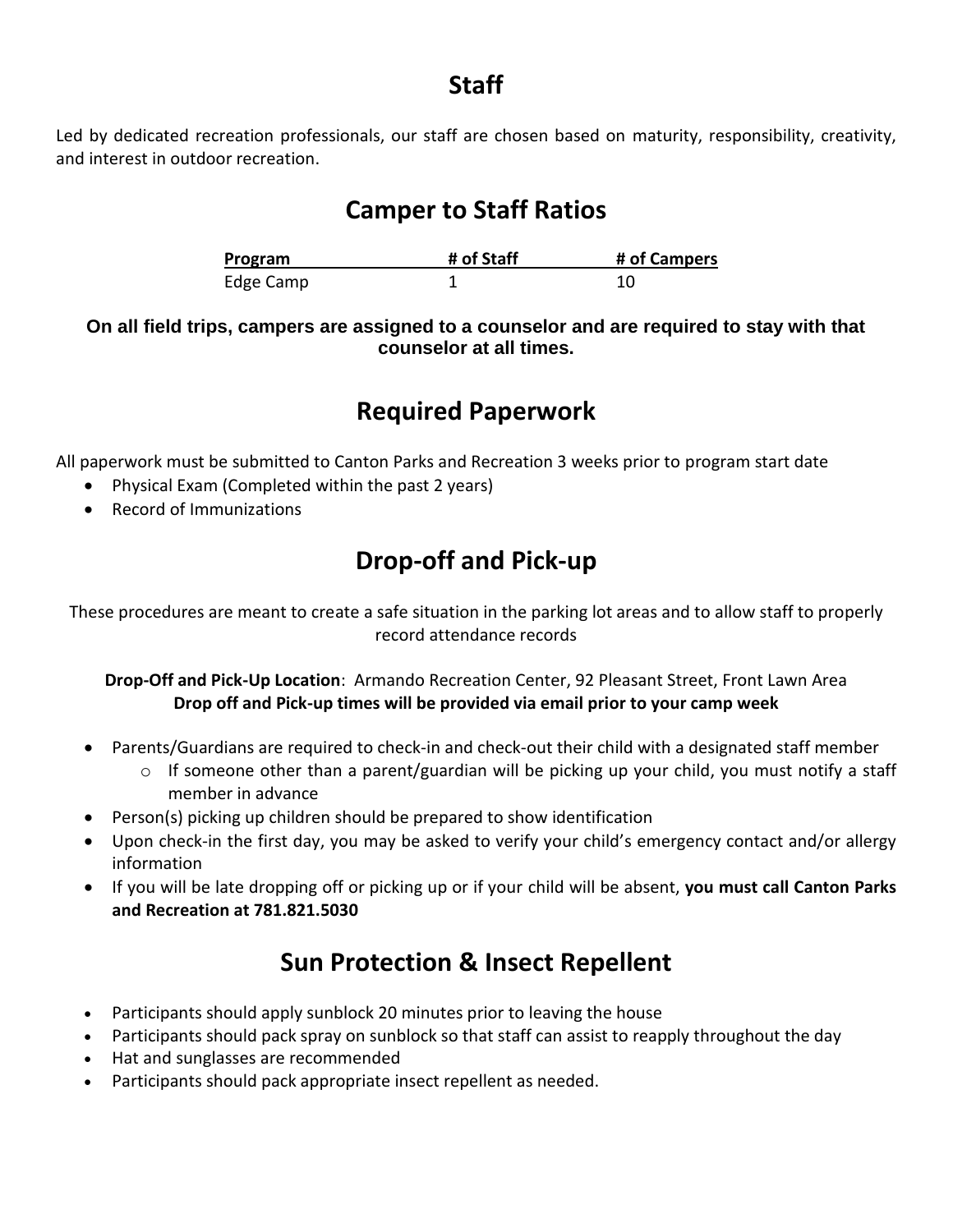# **Clothing and Footwear**

- Participants should wear comfortable clothing suitable for each activity or regional attraction
- Except at a pool or beach, participants must have appropriate **footwear** on at all times.
- Participants should bring a backpack with necessary items for the day

# **Food and Drink**

- **Pack a FILLED Reusable WATER BOTTLE daily (labeled with child's name)**
- Pack snacks as needed
- Pack a **LUNCH.** Some field trips may offer food for purchase at camper's expense. Please refer to precamp email for details.

# **Visiting and Calling**

We discourage visits to program sites as it causes distractions to the group and schedule. If you must see your child due to an emergency or need to arrange an early pick-up, please call us at 781.821.5030 in advance. Phone calls between parents and children are not encouraged during program hours. We will, however, call if any issues arise with your child. Please do not hesitate to call if any changes occur during the day that will affect their pick-up or drop-off schedule.

# **Participant Health**

**Medical Emergency Procedures:** It is mandatory that we have emergency contact information for your child. Key staff members are CPR, First Aid, and AED certified. Parents will be notified of any administered first aid, and reports are kept on file at Canton Parks and Recreation. The Public Health Nurse will be available for consultation. In case of injury or acute illness, our emergency plans will be activated. We will contact parents immediately.

**Medication Administration:** Medication administration is overseen by our Program Director. All prescription medication must be in the original container, with the pharmacy label showing the prescription number, date filled, physician's name, name of medication, directions for use, and patient name. Parents must give authorization before any medication can be administered.

### **Inclement Weather**

Signature camps and programs take place daily, rain or shine. In the event of inclement weather, schedules (swim lessons, field trips) may be modified.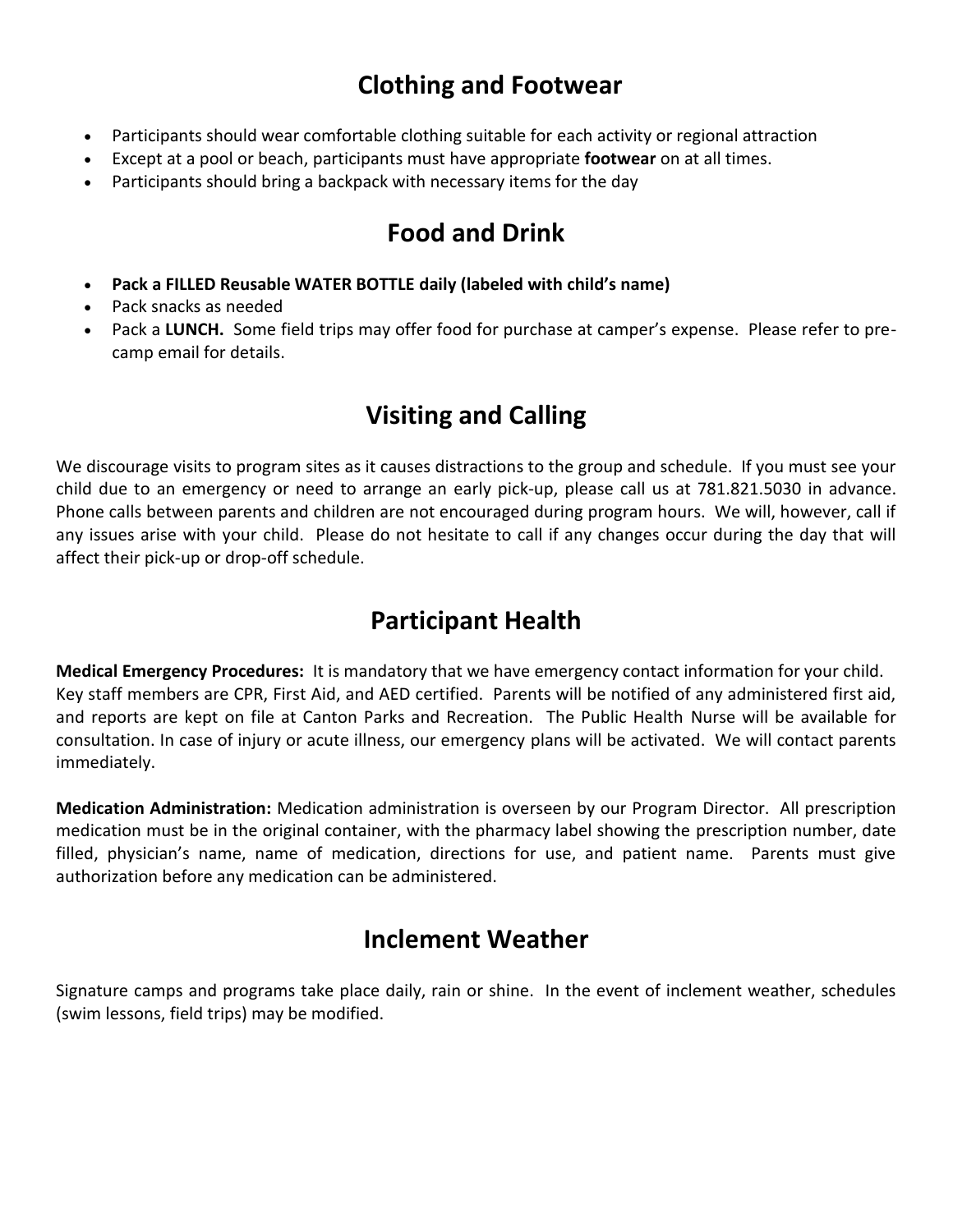# **Behavior Expectations**

#### *Please review with your child prior to arrival*

- On all field trips, campers are assigned to a counselor and are required to stay with that counselor at all times.
- Be respectful of all facilities, program equipment, participants , staff, Bus Driver, Town of Canton Staff, and all those we encounter
	- o Respect includes:
		- Stopping activity and listening when staff ask for the participants attention
		- **Picking up equipment**
		- **Properly throwing away trash**
- Participants are expected to respect the personal space of others. Pushing, hitting, and jumping/hanging on others are prohibited. This includes activities at the pool. These behaviors create an unsafe environment and are unacceptable.
- Participants are expected to stay with their assigned staff member at all times
- Be inclusive of your fellow participants in games during free play time
- Use of inappropriate language and having inappropriate conversations are prohibited

Parents of participants engaging in these recurring behaviors will be notified by the Program Director and/or staff. If these behaviors continue to occur, participants may be suspended or dismissed. We need the cooperation of all everyone to maintain a safe environment.

# **TRANSPORTATION**

### **GENERAL**

Canton Parks and Recreation will transport participants according to the policy and guidelines listed below:

- Buses try to maintain a schedule but due to traffic considerations and weather conditions, times may vary.
- Drivers cannot allow non-participants (including parents/guardians) onto the buses.
- Parents/guardians should not expect buses to operate over roads that are not properly maintained, on private lanes or driveways, or on dead ends or cul-du-sacs.
- Buses are be considered "full" when 47 Middle/High School aged youth or 65 elementary aged young are assigned to them.
- Participants cannot ride a bus without being registered in advance.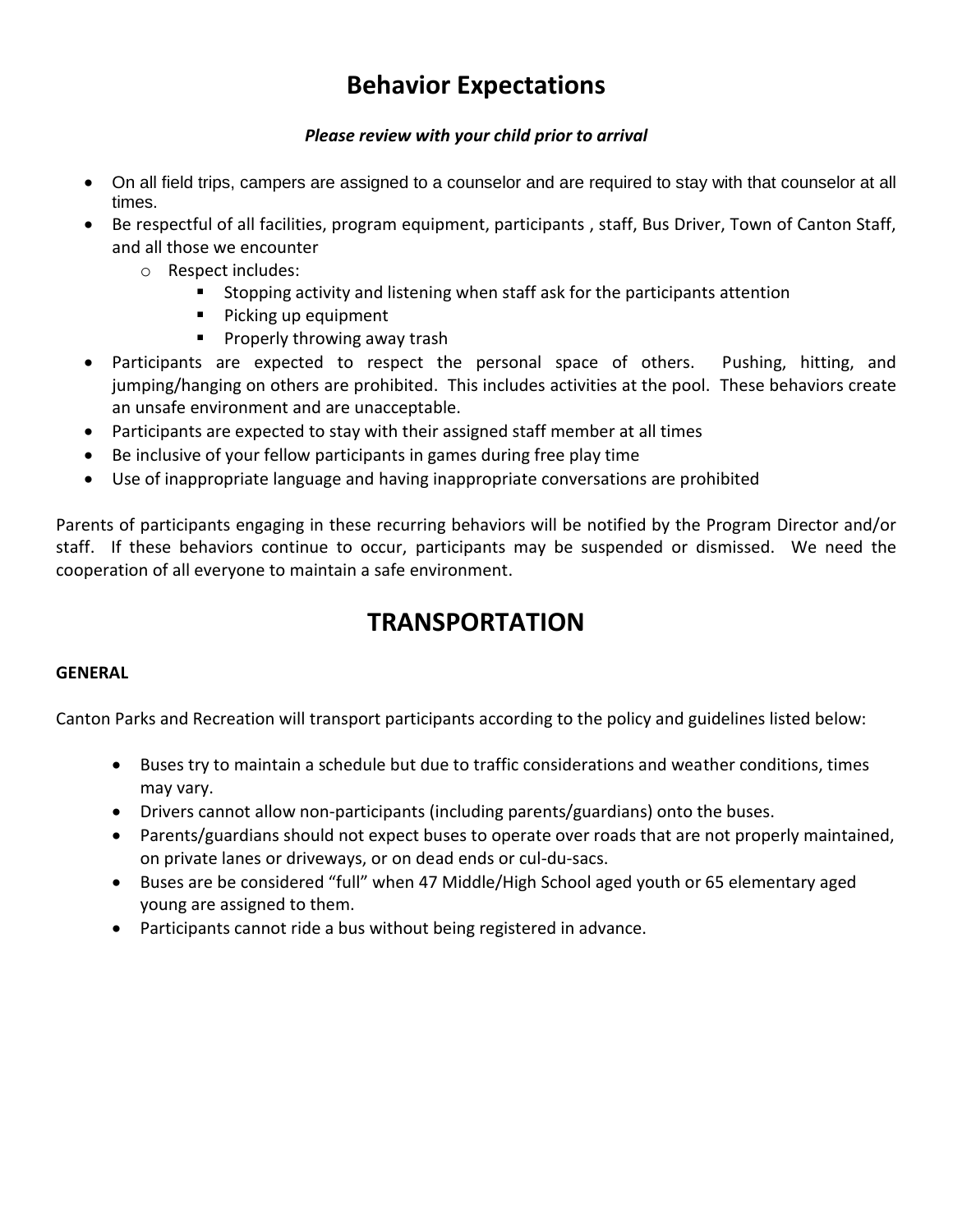#### **REGULATION FOR BUS USE FOR ALL PARTICPANTS**

#### **PARTICPANTS – Loading and unloading for all programs and camps**

- Wait until the bus comes to a complete stop before moving toward the bus and attempting to board the bus.
- Bus riders will not crowd or push while boarding the bus.
- Participants on crutches, who can still ride the bus, should sit near the front of the bus for safety reasons.

#### **PARTICIPANTS – Riding the Bus for all programs and camps**

- All parts of the body i.e. hands, arms, head, feet, legs, etc must be kept inside the bus at all times. Permission from the driver should be given before any windows are opened or closed.
- $\bullet$  Participants must keep the bus clean remove all trash and belongings.
- Profane, derogatory or disturbing language shall not be used.
- Cell phones and gaming devises can only be used with headphones. Canton Parks and Recreation will not take responsibility for any item brought on or left on the bus.
- Bus riders must remain seated at all times.
- No items can be in the aisle or blocking an exit. Backpacks can only go on the bus if the items can fit securely on the participants lap with room for another participant in the seat.
- Buses are an extension of the program or camp all rules concerning discipline apply to the behaviors on the bus. The driver is responsible for the safety of the participants and can enforce rules on the bus.
- Participant's misbehavior may be documented by the bus drivers who have discipline forms that should be completed and submitted to the Deputy Director or Parks and Recreation. Participants may be suspended from the bus for a period of time or completely removed from transportation.
- If a participant damages any part of the bus (e.g. tearing seats), the parent is responsible for paying for the damage.

# **Physical/Sexual Abuse Policy**

Any staff member who witnesses either physical or sexual abuse of any participant or anyone involved in a Canton Parks and Recreation program should immediately bring it to the attention of his/her immediate program supervisor and the Director or Assistant Director of Parks and Recreation.

If the Program Director witnesses and/or is informed of alleged physical or sexual abuse, he/she should immediately inform the Director or Assistant Director of Parks and Recreation. In addition, the Program Director should take any necessary action to remove the alleged perpetrator from contact with all participants.

The Director or Assistant Director of Parks and Recreation will take any and all necessary action that is appropriate to address situations related to physical and sexual abuse. Actions may include, but are not limited to suspension or termination of employee, contacting the Public Health Nurse and Canton Police, meeting with the parties and parents, when appropriate, of those involved.